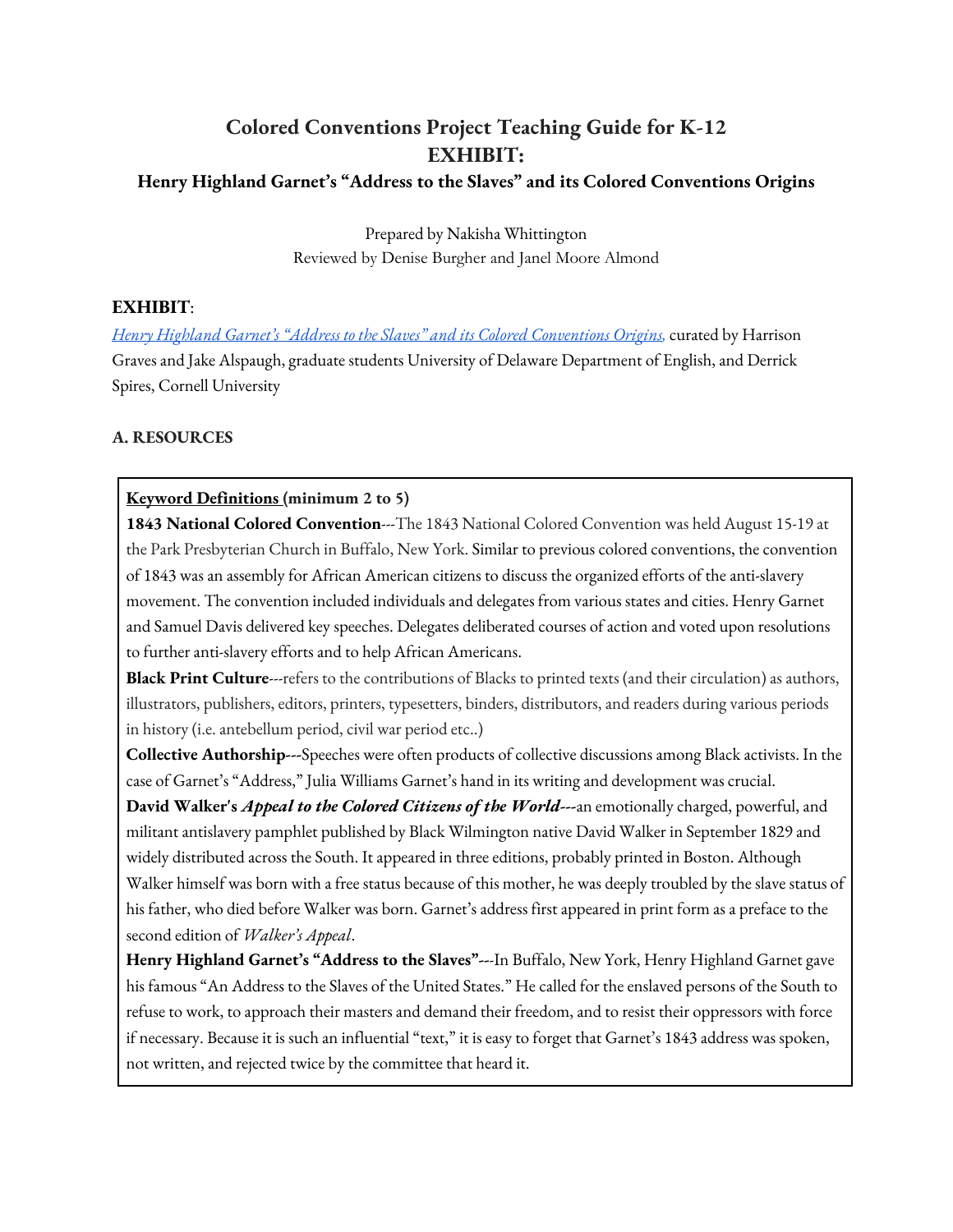**Oration**---A formal speech delivered on a special occasion, like an anniversary, or ceremonial event. Usually given in public and characterized by the speakers elevated style, diction, or delivery.

#### **People (minimum 2 to 5)**

Elijah P. Lovejoy Francis McIntosh Nat Turner Denmark Vesey David Walker Madison Washington Julia Williams Garnet

# **Places (minimum 2 to 5)**

**African Free School**---Located on Mott Street in New York City; the school where Henry Garnet attended upon arrival to New York.

**Buffalo, New York**---location of the 1843 Colored Convention

**Liberia, Africa-** Location of Henry Highland Garnet's death on February 13, 1882.

**New Market, Maryland**---Birthplace of Henry Highland Garnet.

**Washington D.C.**--- city where Henry Highland Garnet served as pastor of the Fifteenth Street Presbyterian Church. On February 12, 1865, while in Washington, Garnet made history when he was chosen by President Abraham Lincoln to give a sermon before the House of Representatives—making him the first Black speaker to do so.

### **Key Texts (minimum 2 to 5)**

**David Walker's** *Appeal to the Colored Citizens of the World*---David Walker's *Appeal*, arguably the most radical of all anti-slavery documents, caused a great stir when it was published in September of 1829 with its call for enslaved peopls to revolt against their enslavers. The goal of the *Appeal* was to instill pride and militancy in its black readers and give hope that change would someday come. It spoke out against colonization, a popular movement that sought to move free blacks to a colony in Africa. America, Walker believed, belonged to all who helped build it.

**Ebony Magazine (1964 edition)**---connected contemporary struggles for Black freedom and autonomy to Henry Highland Garnet's legacy.

**Memorial Discourse---**This was the address that Garnet gave in the Hall of House of Representatives in 1865.

**News Coverage**---Reactions were mixed with some applauding Garnet's speech while others denounced it. Garnet's 1843 address was published and advertised in *The North Star* multiple times, suggesting that there was renewed interest in more radical views. Garnet traveled all over the US and abroad to deliver addresses.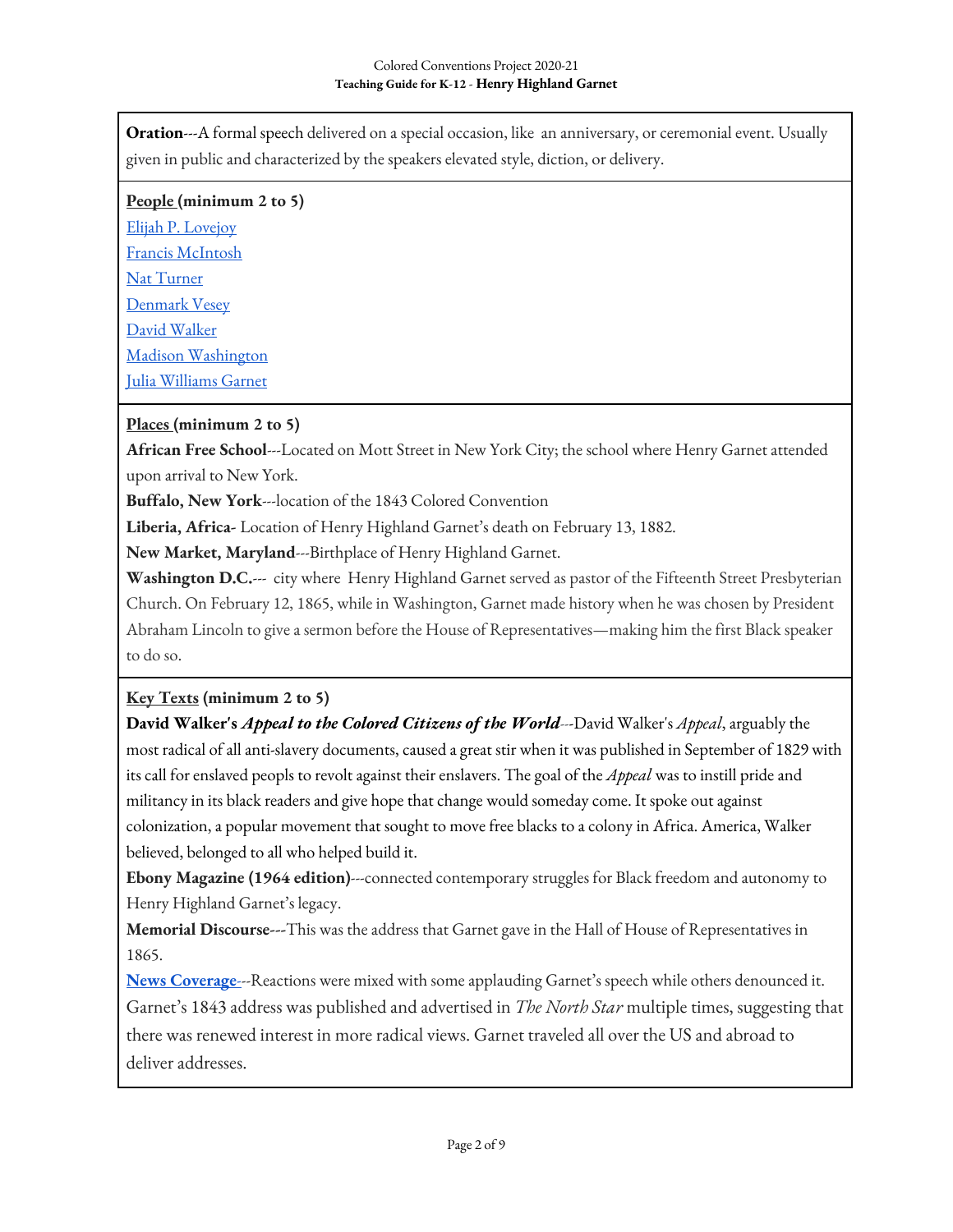# **Predominant Themes (minimum 2 to 5)**

**Black Print, Collaboration, and Performance---**The complexities of antebellum Black activism can be seen through the news coverage and matriculation of actual print coverage of Garnet's "The Address to the Slaves". The "Address's" performance, reception, and print history suggest that analyzing it involves working on a constellation of at least three distinct yet mutually constituting print events: 1) the 1843 Convention's minutes, 2) newspaper accounts describing Garnet's performance and ensuing debate, and 3) divergent editions of the "Address."

**Rhetoric of Resistance**---Although many speeches were both written and spoken by white abolitionists and free African Americans during the antebellum period, Garnet's "Address to the Slaves" was only spoken during the Colored Convention of 1843. This influential oration was similar but different from Walker's *Appeal*--though clearly meant to be in conversation with the famous document incuding its title, urging enslaved persons to approach their masters and demand their freedom is one of the many ways enslaved Black people resisted slavery.

**Secular Rights versus Christian Duty**---As discussed in other parts of this exhibit, Garnet's address emerged in conversation with contentious precepts about the rights of African Americans being discussed at state level conventions. However, Garnet combined this discourse around secular rights with a narrative of Christian duty against oppression that comes straight from Walker's *Appeal*.

**Social Justice Activism---**Garnet's speech and life's work as an abolitionist was rooted in social justice. Garnet's tireless work to uplift enslaved persons and seek social justice is evident through speeches at the National Colored Convention, his sermon to the House of Representatives, and occupation as a minister.

| <b>Exhibit Page Name + Link</b>      | <b>Data Visualization Name</b>                                  | <b>Visualization Type</b>                   |
|--------------------------------------|-----------------------------------------------------------------|---------------------------------------------|
| Radical Typography                   | Frequency of Punctuation:<br><b>Garnet VS Douglass</b>          | Interactive punctuation graph               |
| News Coverage Of Garnet's<br>Address | The Addresses of Henry<br><b>Highland Garnet</b>                | Interactive and annotated map               |
| Other Addresses Given by Garnet      | The Addresses of Henry<br>Highland Garnet (Continued)           | Interactive and annotated map               |
| Garnet's Orations                    | Garnet at the 1843 Convention:<br>Snapshot of delegates for and | Interactive piktochart and<br>annotated map |

### **Points of Interactivity**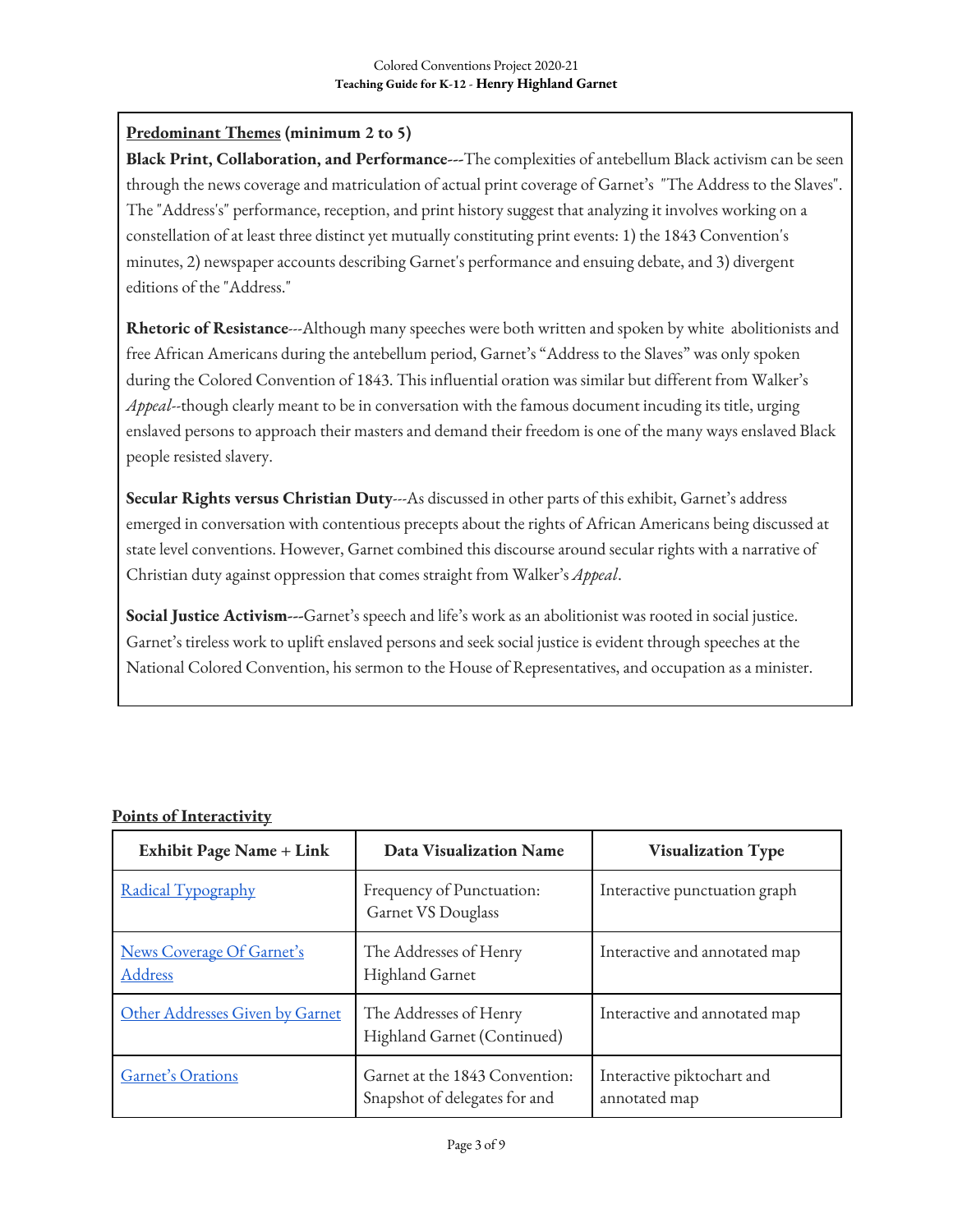|--|

### **Further Reading on Henry Highland Garnet**

https://www.biography.com/activist/henry-highland-garnet

https://www.nyhistory.org/web/africanfreeschool/bios/henry-highland-garnet.html

https://www.pbs.org/wgbh/aia/part4/4p1537.html

### **B. METHODS**

To successfully teach these exhibits we strongly encourage teachers to explicitly teach the following methods used to tell more complete stories of African American, African Diaspora, and American history:

### **Historiography**

# **1. What is historiography?**

*Historiography can be understood as the history of history. A historiographical piece or essay discusses how history has been written over time and tracks the debates historians grappled with in a certain field. (Included is a link to video by Study.com; the first two [2] minutes of the video are free.)*

- **2. How can students practice historiography as they study this exhibit?**
- **3. How does historiography get written? Who gets to write history?**

*Suggested Exercise: Have students discuss the historiographical contributions of each section o f the exhibit.*

### **Primary Documents**

- **1. What are primary documents?**
- 2. How do we research and analyze primary documents?
- **3. Is there a tool that we can use to help us think about primary documents?**
- **4. What is the proper MLA citation practice for primary documents?**

*Suggested Exercise: Students must locate, review and use the following primary document(s):* 

- *An Address to the Slaves of the United States of America* by Henry Highland Garnet
- *Walker's Appeal, in Four Articles; Together with a Preamble, to the Coloured Citizens of the World, but in Particular, and Very Expressly, to Those of the United States of America, Written in Boston, State of Massachusetts, September 28, 1829* by David Walker

#### **Data Visualization**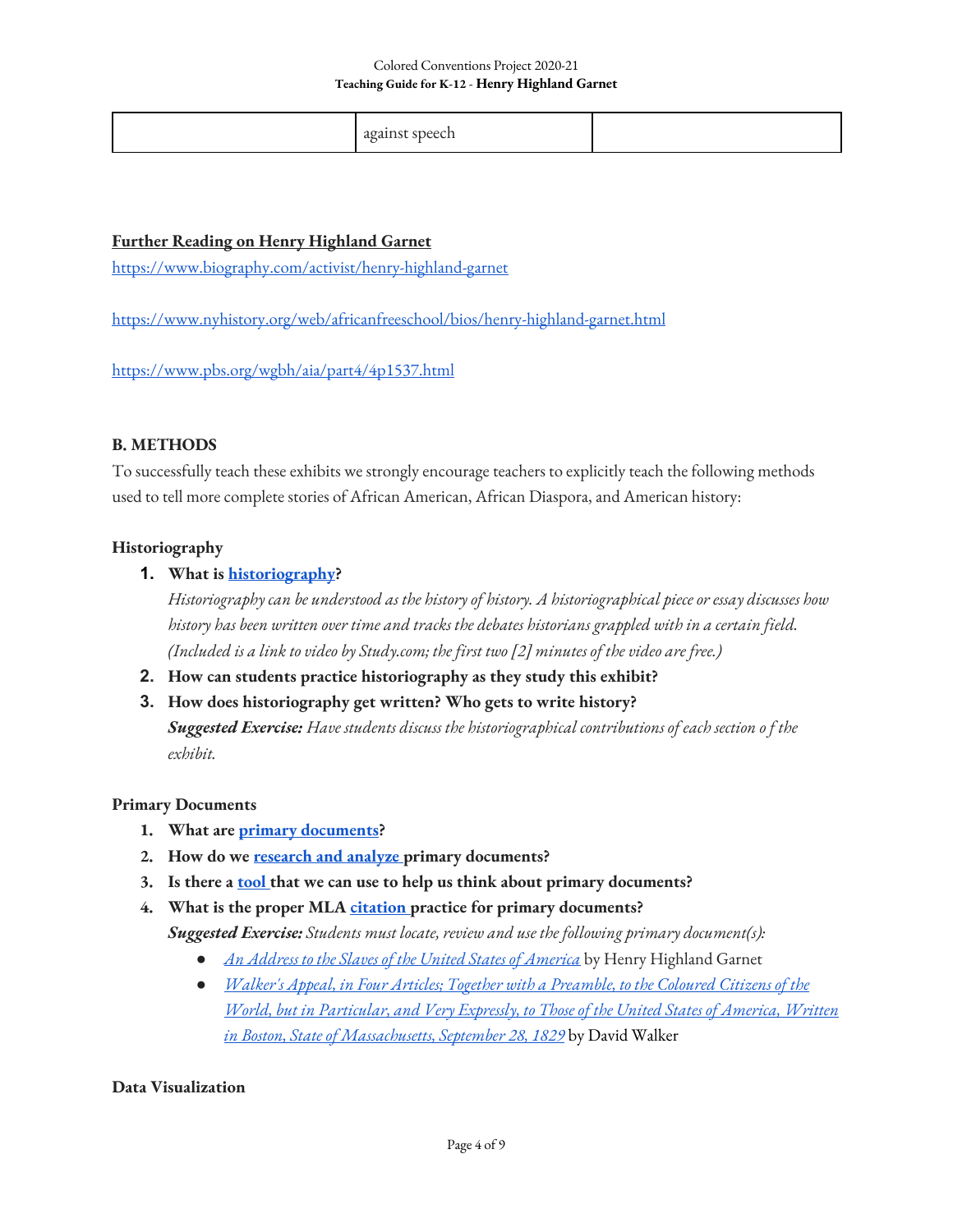# **1. What is data visualization?**

*The act of showing data (information) using images such as pictures, maps, graphs, drawings. This infographic is a good example. (Source: Simon Rogers. The Guardian newspaper, International Edition. Friday, March 7th, 2014)*

**2. What does digital data visualization allow you to see and analyze differently than data presented in textbooks?**

*Suggested Exercise: Have students examine the data visualization from the delegates' votes, and ask students to analyze the available information to attempt to hypothesize why the votes changed from one day to the next.*

### **Attribution and Citation**

- **1. Why is it important to cite sources?**
- **2. What information does citation communicate?**

*Suggested Exercise: Students will learn to accurately and appropriately cite this exhibit and the works referenced within, including:* 

- Primary documents within the exhibit *(eg. Newspaper articles that demonstrate the positive and negative reactions to Garnet's speech.*)
- Secondary documents within the exhibit *(eg. "The Address in Context"* )



**Henry Highland Garnet 1815-1882**

### **C. COMPREHENSION QUESTIONS**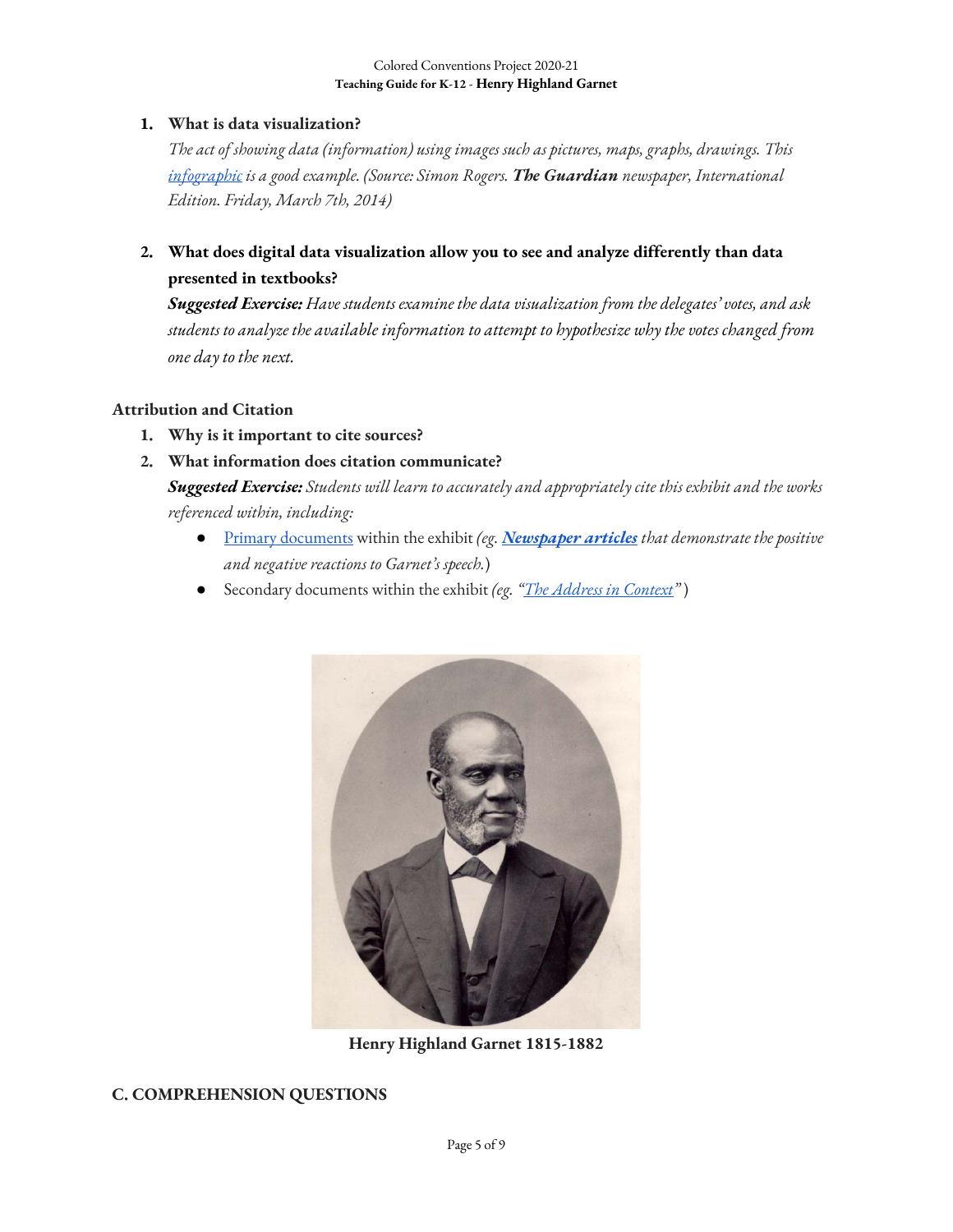# **1. What is the argument or main idea of the exhibit?**

The main idea of *Henry Highland Garnet's "Address to the Slaves" and its Colored Conventions Origins* is to trace Garnet's "Address" through its inception at the 1843 Convention to its subsequent publication journey. In doing so, we extend our attention beyond the minutes of the forums and include information from newspapers and other textual sources to color in the gaps that surround the 1843 oration of Garnet's *"An Address to the Slaves of the United States."* The life of Garnet's *Address* demonstrates the enduring legacy of Black radical and/or militant ideology across generations.

# **2. Who are the subjects of the exhibit?**

Henry Highland Garnet, primarily, "The Address to the Slaves"; David Walker, Walker's Appeal, Julia Williams Garnet.

# **3. What are the topics of the exhibit?**

The exhibit explores the Colored Conventions Movement, Black Politics and Print Culture, Oracle Performances, Racial Policing, Antebellum Black activism, 19th century Black Print, Racial Policing, and the Black Press.

# **4. What is the timeline of the exhibit?**

The exhibit captures events from 1843-1964. The earliest convention mentioned is the New York 1843 Convention, and the exhibit extends to 19th century print coverage of Garnet's life in a 1964 magazine article.

### **5. What are the major events of the exhibit?**

1843 Colored Convention, Reconstruction, advancements in Black print culture

### **6. Where do these major events take place**?

The events take place across the United States, Africa, and Jamaica.

**7. What are other places/things of significance discussed in this exhibit?**  The Black Press, Racial Policing, Analysis of language and rhetoric in Black speeches, 20th Century Interpretations of Black Press.

# **D. QUESTIONS FOR ANALYSIS**

**8. Now that you have learned more about these events, why does this exhibit matter?**

This exhibit addresses an issue with the modern-day memory of Henry Highland Garnet's *"An Address to the Slaves of the United States."* It reminds readers not only that Garnet's original address was an oration—and originally voted down—but that there are several subsequent editions of the printed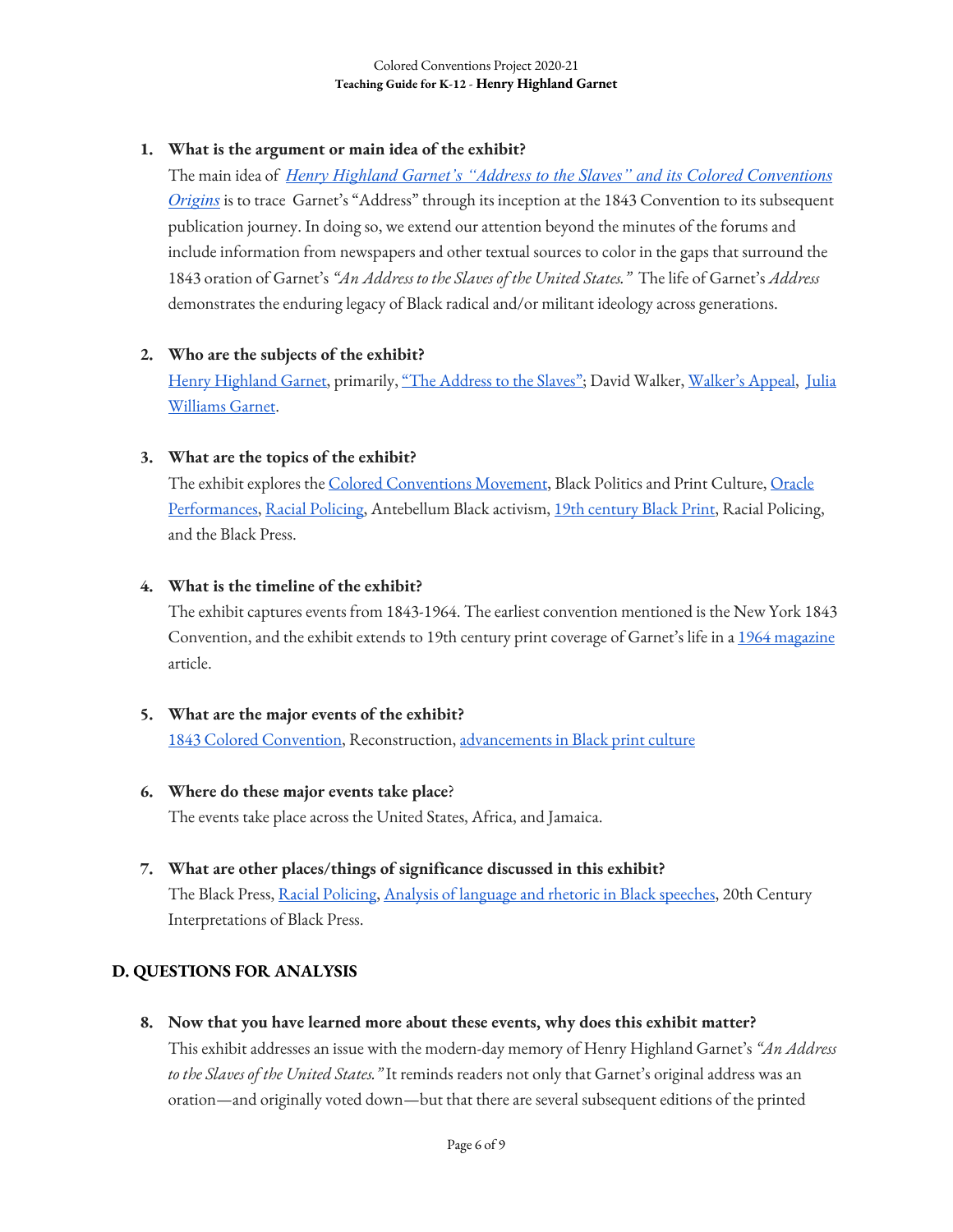text—each of which can be examined for its individual qualities. Garnet's *"Address"*appears static, but it was a living document in many ways. By refocusing attention on the *"Address"* to more broadly recognize its history, we are able to show how it reflects issues connected to Black print culture in the antebellum period, as well as, tensions that exist between print and oral performance.

### **9. Why do these events matter?**

These events matter because it is important to understand how external factors, like political and religious affiliations can oftentimes impact what gets reported and how it is disseminated through various types of print media. These events offer a lens to examine the Colored Conventions as choreographed public performance of collective Black politics, for examining Colored Conventions' dynamism as a collaborative enterprise that included women's labor, and for thinking about the importance black activists placed on making collective authorship and print practices visible.

### **E. DISCUSSION QUESTIONS**

The prompts below in purpleare from the Exhibit, *Henry Highland Garnet's "Address to the Slaves" and its Colored Conventions Origins*.

### **1. How does this exhibit help fill gaps in the following?**

- Black women's contributions and political engagement
- Documentation of Black history
- The Colored Conventions movement

### **2. How does this exhibit create a richer context for the following?**

- Black print culture
- The Black Press
- Black intra-community dynamics

### **3. How does this exhibit address or intervene in the historiography of the following themes?**

- Women's participation in the CC movement
- Black Political Activism
- Black Press
- Black leadership
- The role of the Black Church in CC movement

### **F. REFLECTION QUESTIONS**

- **1. What stood out for you the most in reviewing and studying this exhibit?**
- **2. What did you find most exciting about what you learned from this exhibit?**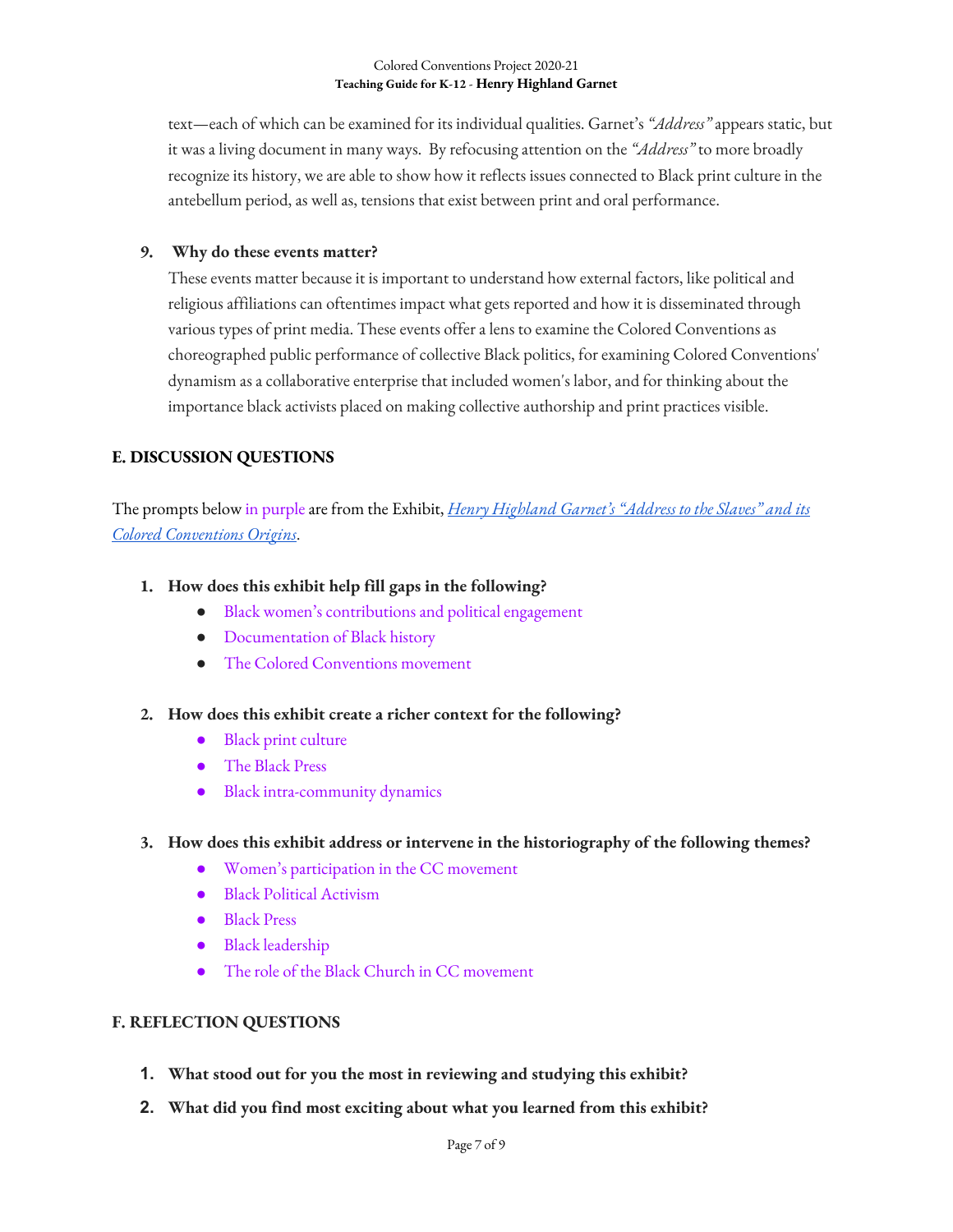- **3. Why does this exhibit matter?**
- **4. Consider the radical ideas set forth by Garnet and Walker? Can you draw any modern parallels to their ideas for Black liberation?**

#### **G. STANDARDS**

**Standards are taken from the Common Core State Standards for Literacy in History/Social Studies and Writing in grades 11 and 12. Note:** *Teachers should use these standards as a guide and align their lessons with the specific standards for their individual state.* 

#### **Key Ideas and Details:**

#### **CCSS.ELA-LITERACY.RH.11-12.1**

Cite specific textual evidence to support analysis of primary and secondary sources, connecting insights gained from specific details to an understanding of the text as a whole.

#### **CCSS.ELA-LITERACY.RH.11-12.2**

Determine the central ideas or information of a primary or secondary source; provide an accurate summary that makes clear the relationships among the key details and ideas.

#### **CCSS.ELA-LITERACY.RH.11-12.3**

Evaluate various explanations for actions or events and determine which explanation best accords with textual evidence, acknowledging where the text leaves matters uncertain.

#### **Craft and Structure:**

#### **CCSS.ELA-LITERACY.RH.11-12.4**

Determine the meaning of words and phrases as they are used in a text, including analyzing how an author uses and refines the meaning of a key term over the course of a text.

#### **CCSS.ELA-LITERACY.RH.11-12.5**

Analyze in detail how a complex primary source is structured, including how key sentences, paragraphs, and larger portions of the text contribute to the whole.

#### **CCSS.ELA-LITERACY.RH.11-12.6**

Evaluate authors' differing points of view on the same historical event or issue by assessing the authors' claims, reasoning, and evidence.

#### **Integration of Knowledge and Ideas:**

**CCSS.ELA-LITERACY.RH.11-12.7**